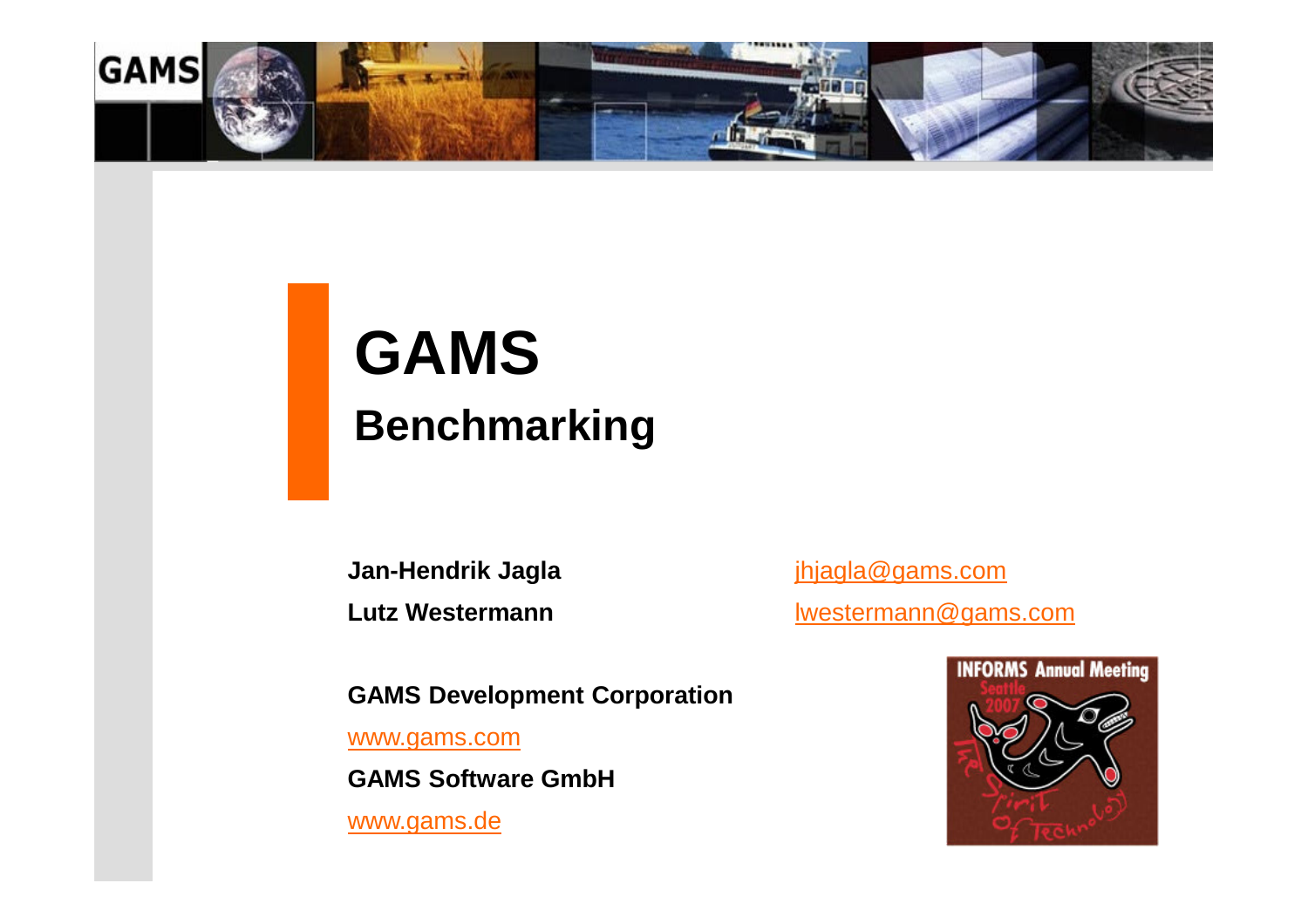

## **Multiple Solver & Model Types**

2

|                 |    |                        |     |            |                                          |     | Solver/Model type availability - 22.5 June 1, 2007 |              |     |              |        |        |
|-----------------|----|------------------------|-----|------------|------------------------------------------|-----|----------------------------------------------------|--------------|-----|--------------|--------|--------|
|                 | LP | $\overline{\text{MP}}$ | NLP | <b>MCP</b> | <b>MPEC</b>                              | CNS | <b>DNLP</b>                                        | <b>MINLP</b> | QCP | <b>MIQCP</b> | Stock. | Global |
| ALPHAECP        |    |                        |     |            |                                          |     |                                                    | V            |     | v            |        |        |
| BARON 7.8       | v  | V                      | v   |            |                                          |     | V                                                  | V            | v   | V            |        | ✓      |
| <b>BDMLP</b>    | V  | V                      |     |            |                                          |     |                                                    |              |     |              |        |        |
| <b>COIN</b>     | v  | V                      |     |            |                                          |     |                                                    |              |     |              |        |        |
| CONOPT 3        | v  |                        | V   |            |                                          | V   | v                                                  |              | v   |              |        |        |
| CPLEX 10.2      | v  | V                      |     |            |                                          |     |                                                    |              | V   | V            |        |        |
| DECIS           | v  |                        |     |            |                                          |     |                                                    |              |     |              | v      |        |
| DICOPT          |    |                        |     |            |                                          |     |                                                    | v            |     |              |        |        |
| KNITRO 5.1      | v  |                        | v   |            |                                          |     | v                                                  |              | V   |              |        |        |
| LINDOGLOBAL 4.1 | v  | V                      | v   |            |                                          |     | v                                                  | v            | V   | V            |        |        |
| LGO             | v  |                        | V   |            |                                          |     | v                                                  |              | V   |              |        | ✓      |
| MILES           |    |                        |     | ✓          |                                          |     |                                                    |              |     |              |        |        |
| <b>MINOS</b>    | v  |                        | v   |            |                                          |     | v                                                  |              | V   |              |        |        |
| MOSEK 4         | v  | V                      | V   |            |                                          |     | v                                                  |              | v   | v            |        |        |
| MPSGE           |    |                        |     |            |                                          |     |                                                    |              |     |              |        |        |
| MSNLP           |    |                        | V   |            |                                          |     | v                                                  |              | V   |              |        |        |
| NLPEC           |    |                        |     | v          | v                                        |     |                                                    |              |     |              |        |        |
| OQNLP           |    |                        | v   |            |                                          |     | v                                                  | V            | v   | V            |        |        |
| OSLV3           | v  | V                      |     |            |                                          |     |                                                    |              |     |              |        |        |
| OSLSE           | v  |                        |     |            |                                          |     |                                                    |              |     |              | ✓      |        |
| PATH            |    |                        |     | ✓          |                                          | V   |                                                    |              |     |              |        |        |
| SBB             |    |                        |     |            |                                          |     |                                                    | v            |     | v            |        |        |
| SNOPT           | v  |                        | v   |            |                                          |     | v                                                  |              | v   |              |        |        |
| <b>XA</b>       | ✓  | V                      |     |            |                                          |     |                                                    |              |     |              |        |        |
| XPRESS 17.10    | v  | V                      |     |            |                                          |     |                                                    |              | v   |              |        |        |
|                 |    |                        |     |            | <b>Contributed Plug&amp;Play solvers</b> |     |                                                    |              |     |              |        |        |
| AMPLwrap        | v  | v                      | v   |            | ✓                                        | ✓   | v                                                  | v            | V   | V            | V      |        |
| DEA             | v  | v                      |     |            |                                          |     |                                                    |              |     |              |        |        |
| Kestrel         | ✔  | v                      | ✓   | ✓          | ✓                                        | ✓   | ✓                                                  | ✓            | ✓   | v            | v      |        |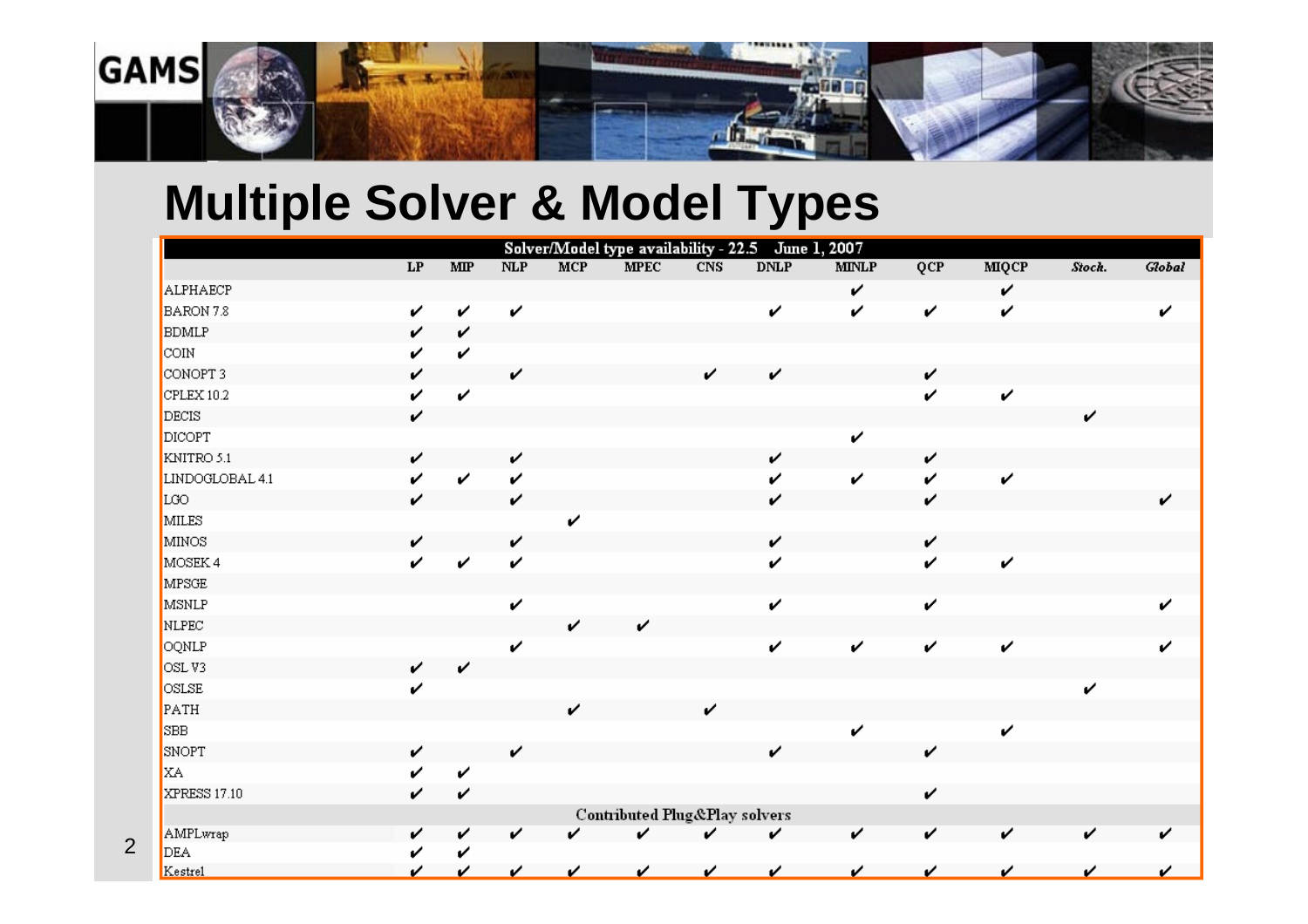

## **GAMS/Bench**

- Tool to help facilitate benchmarking of GAMS solvers
- Compares resource usage of solvers selected
- Creates problem matrix once and gives it to all solvers
- Can create trace files used for visualization
- Can call GAMS/Examiner to verify correctness of solutions
- Comes free with every GAMS system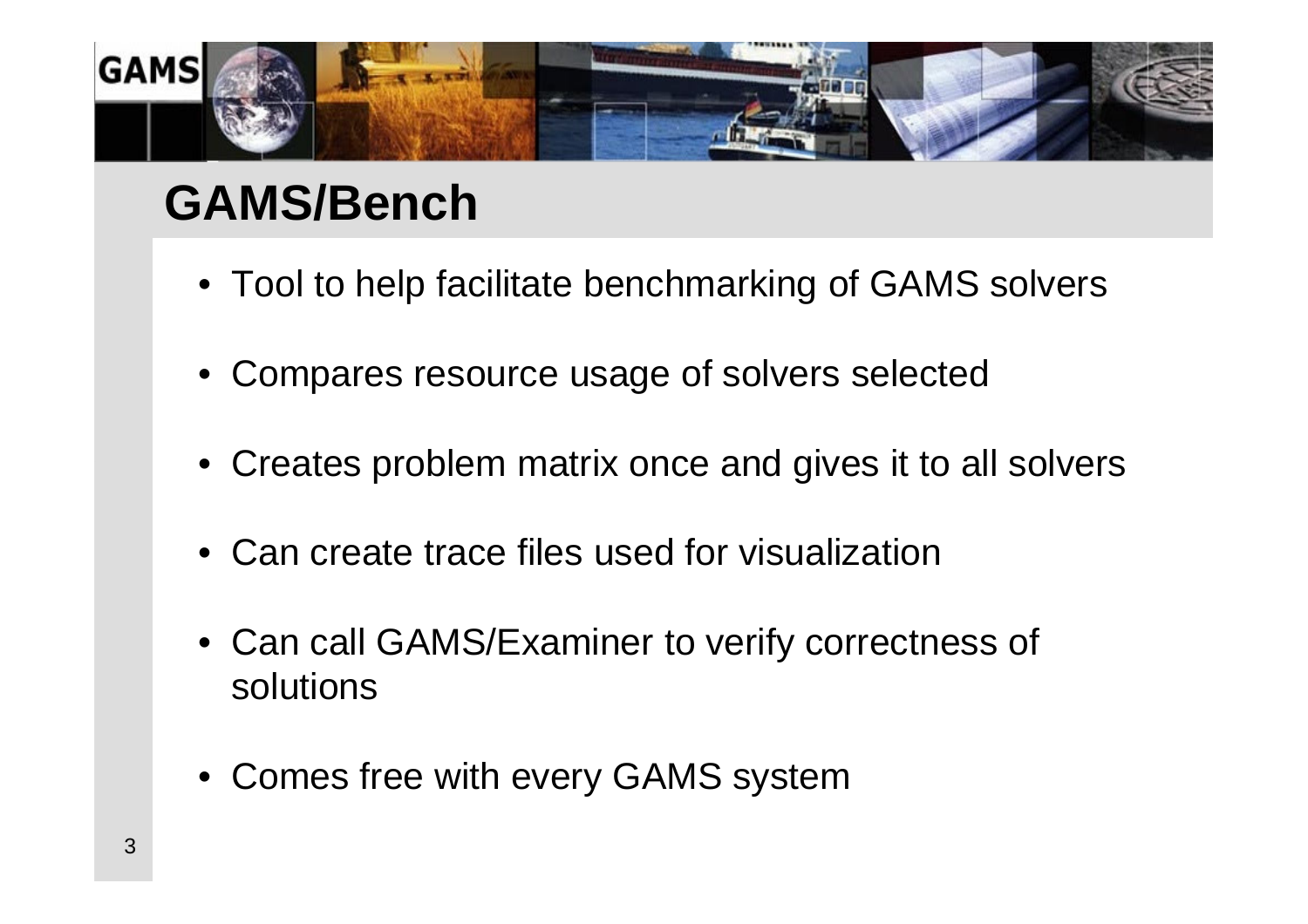

## **GAMS/Examiner**

- Purpose: to make an unbiased, independent report on the merit of points
- Points may come from GAMS or a solver
	- GAMS passes the previous solution as initial iterate
	- Solvers pass solutions back to GAMS
- Useful during solver debugging
	- Helps to pinpoint problems
	- Most checks are obvious
- Does checks on the scaled and unscaled/original model
- All solution tolerances can be adjusted, default is tight
- Different points can be checked
- Examiner only *reports*, it doesn't *fix*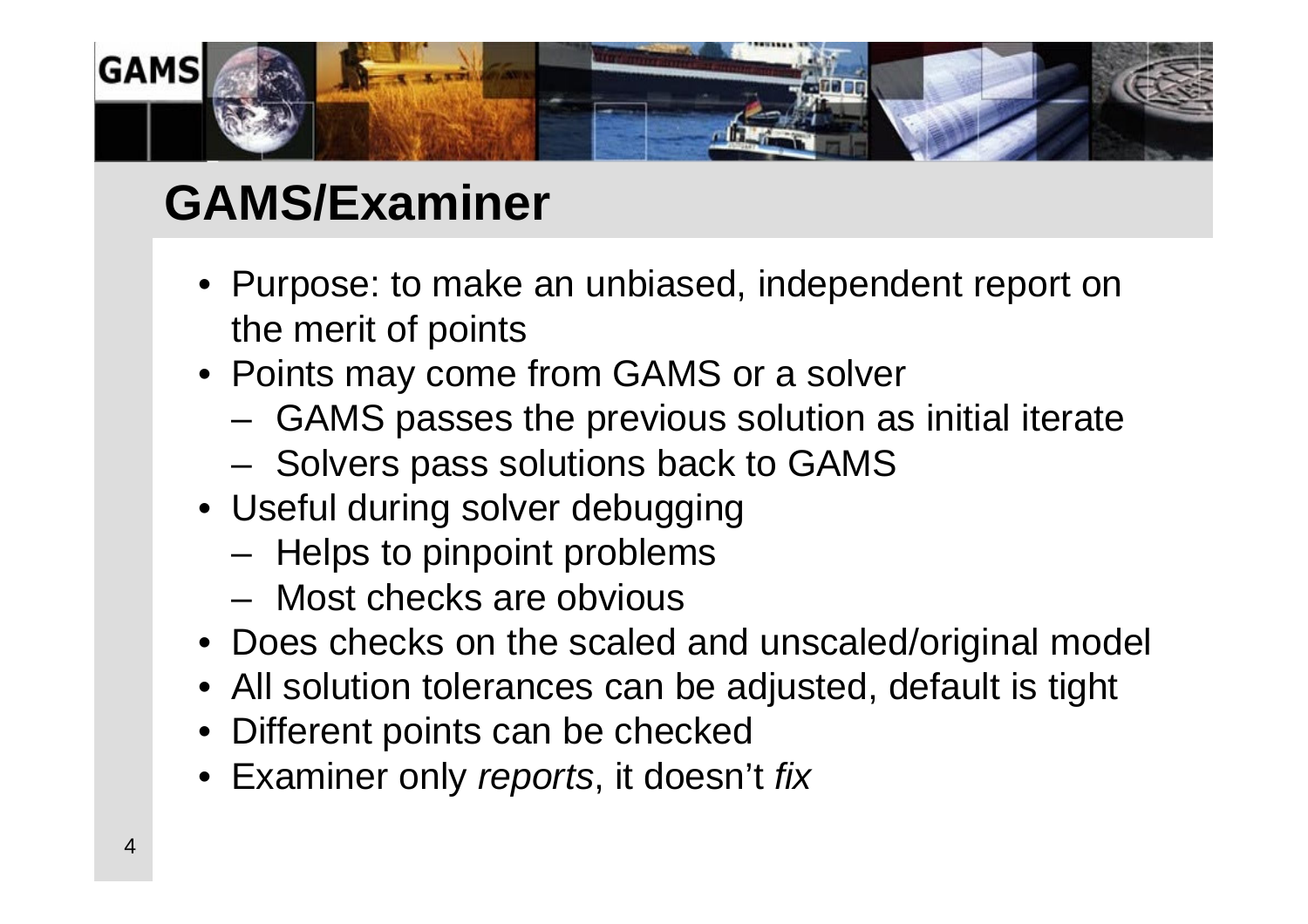

## **Benchmark online - [www.gamsworld.org](http://www.gamsworld.org)**

#### **PAVER – Server**

Performance Analysis and Visualization for Efficient Reproducibility



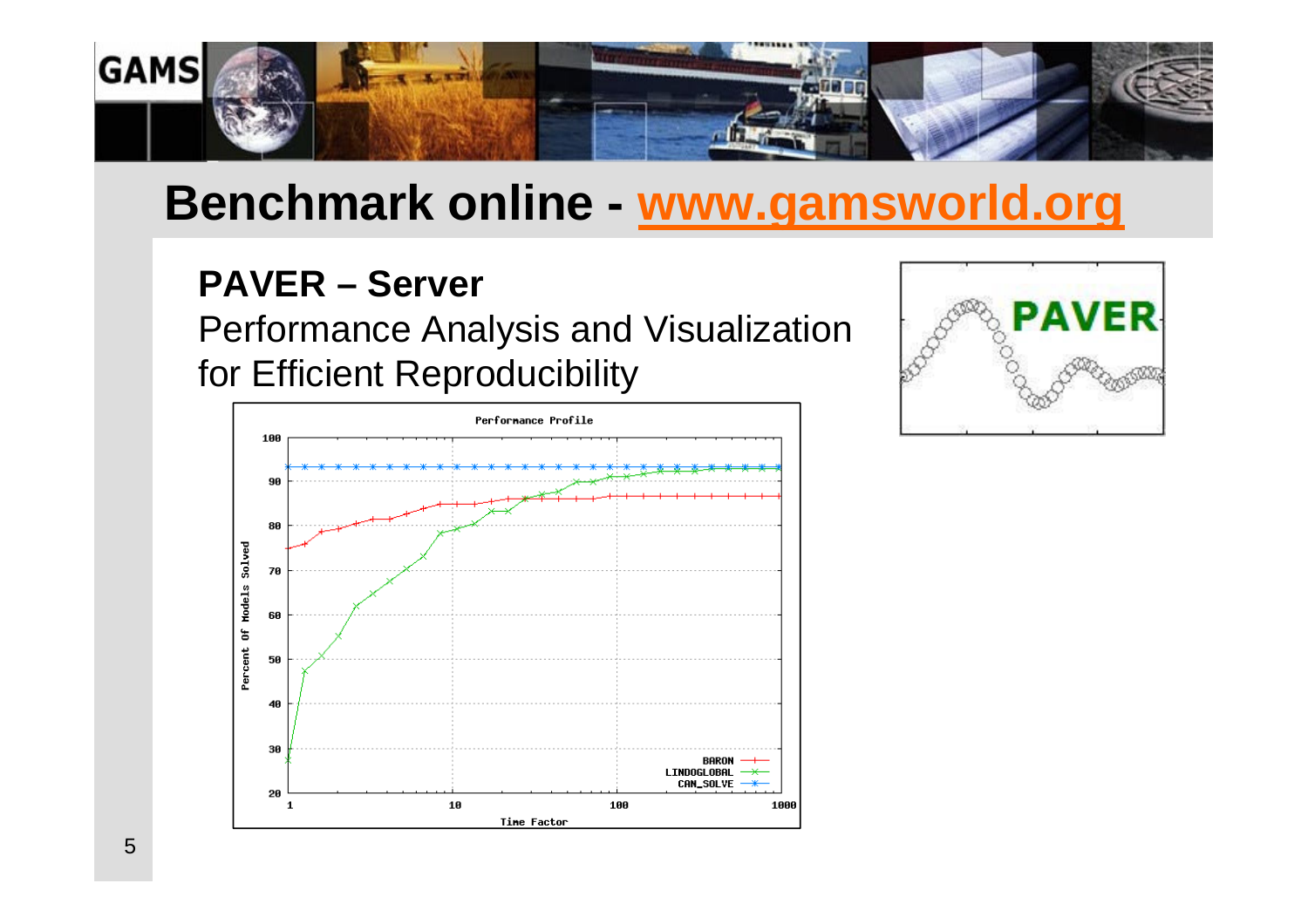

#### **Hands-on! "Solver" Bench**

| <b>PH</b> gamside: C:\Documents and Settings\Jan\My Documents\presentation\2007-07-EURO-Prag\softdemo\bench\bench.gpr |                                                                       |              |                   |                                                                                                                                                                                                                                                                                                                                                                                                                                                      |                |            |   |  |  |
|-----------------------------------------------------------------------------------------------------------------------|-----------------------------------------------------------------------|--------------|-------------------|------------------------------------------------------------------------------------------------------------------------------------------------------------------------------------------------------------------------------------------------------------------------------------------------------------------------------------------------------------------------------------------------------------------------------------------------------|----------------|------------|---|--|--|
| File Edit Search Windows Utilities Help                                                                               |                                                                       |              |                   |                                                                                                                                                                                                                                                                                                                                                                                                                                                      |                |            |   |  |  |
| $\mathbb{E} \left[ \mathbb{E} \left[ \mathbb{E} \left[ \mathbb{E} \left[ \mathbb{E} \right] \right] \right] \right]$  |                                                                       |              |                   | $\begin{array}{ c c c c c }\hline \mathbf{v} & \hline \hline \mathbf{a} & \hline \mathbf{b} & \hline \mathbf{b} & \hline \mathbf{b} & \hline \mathbf{b} & \hline \mathbf{b} & \hline \mathbf{b} & \hline \mathbf{c} & \hline \mathbf{d} & \hline \mathbf{d} & \hline \mathbf{d} & \hline \mathbf{d} & \hline \mathbf{d} & \hline \mathbf{d} & \hline \mathbf{d} & \hline \mathbf{d} & \hline \mathbf{d} & \hline \mathbf{d} & \hline \mathbf{d} & \$ |                |            |   |  |  |
|                                                                                                                       |                                                                       |              |                   |                                                                                                                                                                                                                                                                                                                                                                                                                                                      |                |            |   |  |  |
| <b>IOE</b> c:\documents and settings\jan\my documents $\boxed{\blacksquare}$ $\boxed{\square}$ $\boxed{\blacksquare}$ |                                                                       |              |                   |                                                                                                                                                                                                                                                                                                                                                                                                                                                      |                |            |   |  |  |
| trnsport.gms trnsport.lst   IDE No active process                                                                     |                                                                       |              |                   |                                                                                                                                                                                                                                                                                                                                                                                                                                                      |                |            |   |  |  |
| This problem                                                                                                          | trnsport                                                              |              |                   |                                                                                                                                                                                                                                                                                                                                                                                                                                                      |                |            |   |  |  |
| requirements                                                                                                          |                                                                       |              |                   |                                                                                                                                                                                                                                                                                                                                                                                                                                                      |                |            |   |  |  |
|                                                                                                                       |                                                                       |              |                   |                                                                                                                                                                                                                                                                                                                                                                                                                                                      |                |            |   |  |  |
| Dantzig, G B,                                                                                                         | --- BENCH SUMMARY:                                                    |              |                   |                                                                                                                                                                                                                                                                                                                                                                                                                                                      |                |            |   |  |  |
| Princeton Uni                                                                                                         |                                                                       |              |                   |                                                                                                                                                                                                                                                                                                                                                                                                                                                      |                |            |   |  |  |
| This formulat.                                                                                                        |                                                                       |              |                   | Solver Modstat Solstat Objective ResUsd Examiner                                                                                                                                                                                                                                                                                                                                                                                                     |                |            |   |  |  |
| Rosenthal, R i                                                                                                        | <b>CPLEX</b>                                                          | $\mathbf{1}$ | $1 \qquad \qquad$ | 153.6750                                                                                                                                                                                                                                                                                                                                                                                                                                             | 0.078          | P/P        |   |  |  |
| The Scientifi                                                                                                         |                                                                       |              |                   | 153.6750                                                                                                                                                                                                                                                                                                                                                                                                                                             | 0.000          | P/P        |   |  |  |
|                                                                                                                       | COINCBC 1<br>COINGLPK 1 1<br>MOSEK 1 1                                |              |                   | 153.6750                                                                                                                                                                                                                                                                                                                                                                                                                                             | 0.000          | P/P        |   |  |  |
| The line numb.<br>comments.                                                                                           | XPRESS                                                                | $1 \t 1$     |                   | 153.6750<br>153.6750                                                                                                                                                                                                                                                                                                                                                                                                                                 | 0.062<br>0.062 | P/P<br>P/P |   |  |  |
|                                                                                                                       |                                                                       |              |                   |                                                                                                                                                                                                                                                                                                                                                                                                                                                      |                |            |   |  |  |
| \$Offtext                                                                                                             | --- Restarting execution                                              |              |                   |                                                                                                                                                                                                                                                                                                                                                                                                                                                      |                |            |   |  |  |
|                                                                                                                       | --- trnsport.gms(66) 0 Mb<br>--- Reading solution for model transport |              |                   |                                                                                                                                                                                                                                                                                                                                                                                                                                                      |                |            |   |  |  |
| <b>Sets</b>                                                                                                           | --- Executing after solve                                             |              |                   |                                                                                                                                                                                                                                                                                                                                                                                                                                                      |                |            |   |  |  |
| ∢<br>$\mathbf{H}\mathbf{H}$ .                                                                                         | --- trnsport.gms(68) 3 Mb                                             |              |                   |                                                                                                                                                                                                                                                                                                                                                                                                                                                      |                |            |   |  |  |
|                                                                                                                       | *** Status: Normal completion                                         |              |                   | --- Job trnsport.gms Stop 07/03/07 11:39:46 elapsed 0:00:02.500                                                                                                                                                                                                                                                                                                                                                                                      |                |            |   |  |  |
|                                                                                                                       |                                                                       |              |                   |                                                                                                                                                                                                                                                                                                                                                                                                                                                      |                |            |   |  |  |
|                                                                                                                       | $\blacktriangleleft$                                                  |              | $-100$            |                                                                                                                                                                                                                                                                                                                                                                                                                                                      |                |            | ⊁ |  |  |
|                                                                                                                       |                                                                       |              |                   |                                                                                                                                                                                                                                                                                                                                                                                                                                                      |                |            |   |  |  |
|                                                                                                                       |                                                                       |              |                   |                                                                                                                                                                                                                                                                                                                                                                                                                                                      |                |            |   |  |  |
|                                                                                                                       | Close                                                                 | Open Loq     |                   | □ Summary only 区 Update                                                                                                                                                                                                                                                                                                                                                                                                                              |                |            |   |  |  |
|                                                                                                                       |                                                                       |              |                   |                                                                                                                                                                                                                                                                                                                                                                                                                                                      |                |            |   |  |  |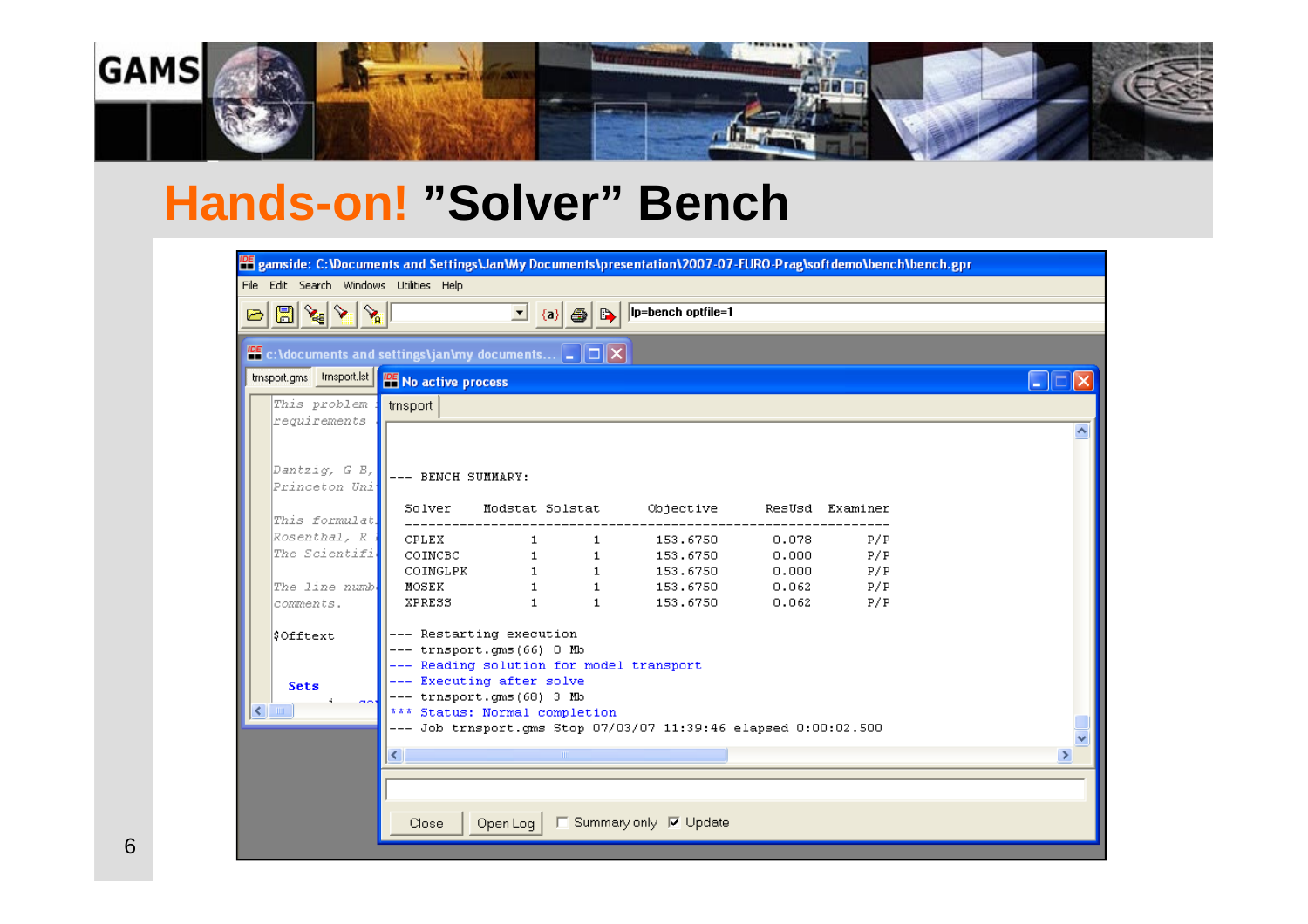

### **PAVER: LINDOGlobal vs. BARON**



- •Tested complete MINLP Library (250 models)
- •Time limit: 600 sec per model
- •Optimality tolerance: 0
- •BARON can solve 125 models to optimality, found a feasible solution for additional 40 model
- •LINDOGlobal solved 131 models to optimality, found a feasible solution for 60 more models
- •Both together: 141 optimal and 53 feasible models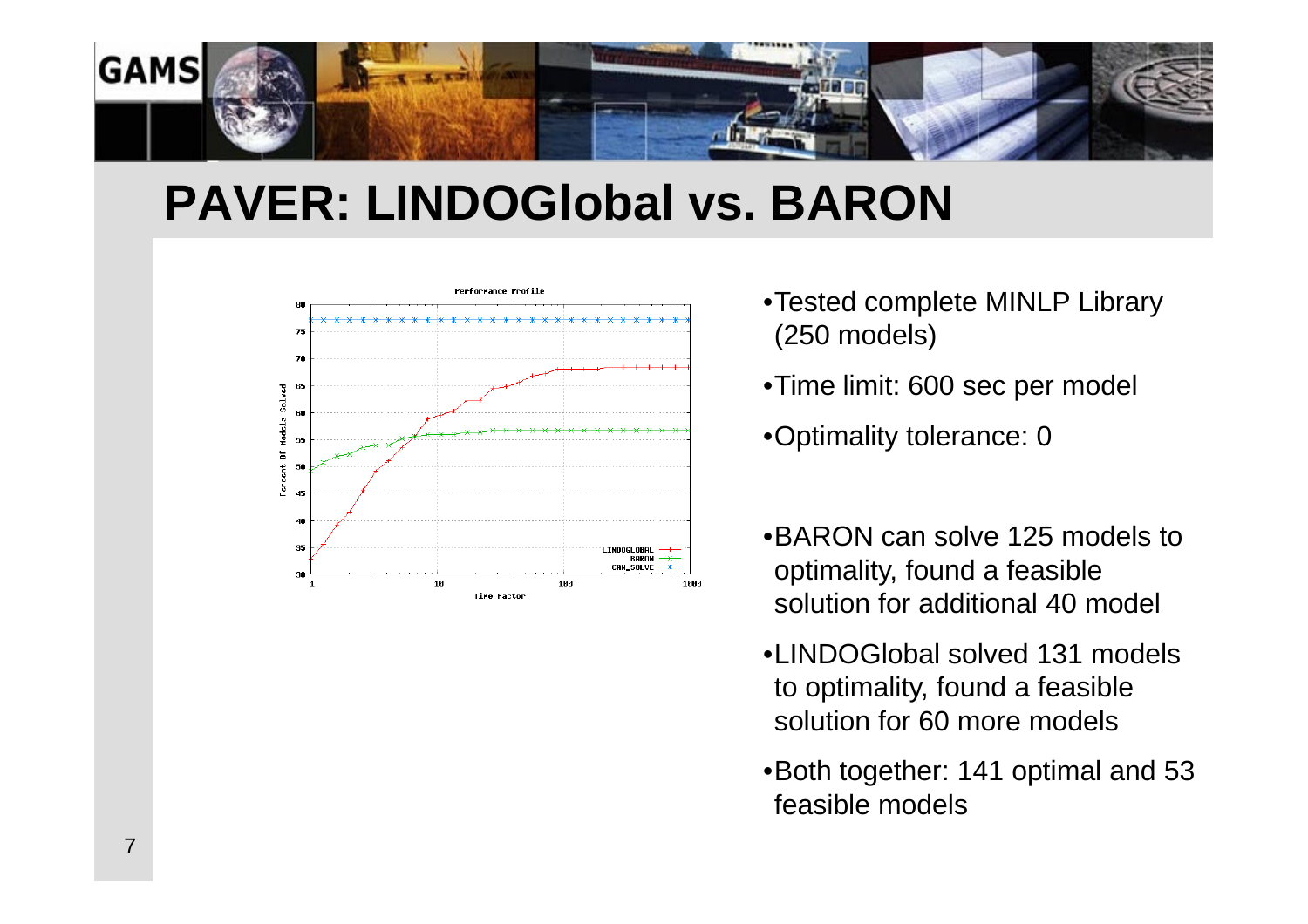

### **Sources of GAMS Information**

Download: <http://download.gams-software.com/> Release Notes: <http://www.gams.com/docs/release/release.htm> Contributed Documentation:<http://www.gams.com/docs/contributed> Contributed Software:<http://www.gams.com/contrib/contrib.htm> Presentations: <http://www.gams.com/presentations> Workshops:<http://www.gams.com/courses.htm>

Bruce McCarl's Newsletter:<http://www.gams.com/maillist/newsletter.htm> GAMS User Group: [http://www.gams.com/maillist/gams\\_l.htm](http://www.gams.com/maillist/gams_l.htm) GAMS Google Group:<http://groups.google.de/group/gamsworld>

Other relevant sites on the Web:<http://www.gams.com/hotlinks.htm>